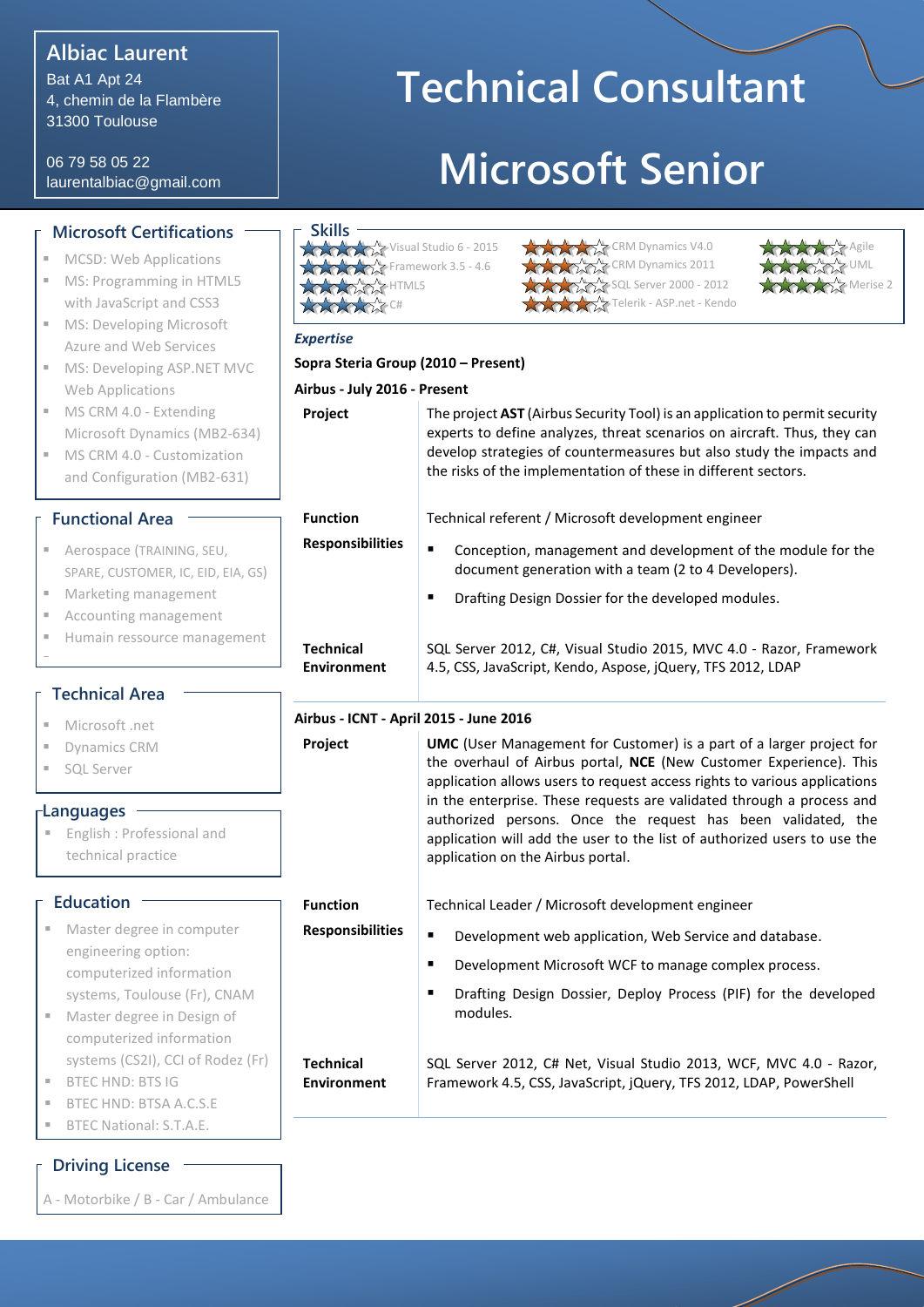| <b>Additional skills</b>                                                                                                                                                                                                                                                                                            |                                                                                                                                                                | Airbus - April 2016 - June 2016                    |                                                                                                                                                                                                                                                                                                                                                                                                                                                                                                                                                  |  |  |
|---------------------------------------------------------------------------------------------------------------------------------------------------------------------------------------------------------------------------------------------------------------------------------------------------------------------|----------------------------------------------------------------------------------------------------------------------------------------------------------------|----------------------------------------------------|--------------------------------------------------------------------------------------------------------------------------------------------------------------------------------------------------------------------------------------------------------------------------------------------------------------------------------------------------------------------------------------------------------------------------------------------------------------------------------------------------------------------------------------------------|--|--|
|                                                                                                                                                                                                                                                                                                                     | Visual Studio 6 - 2015<br>Asp.net - ASPX<br>Frameworks 1.1 - 2.0<br>Framework 3.5 - 4.6                                                                        | Project                                            | Works on many projects (SPSA, AirPlan, ICN-CBO CRM Dynamics) for<br>ICA to implement the evolution for the project MSN5 and migrate<br>the LDAP connection system. Development with PowerShell script,<br>to automatize the deployment on the client's platform.                                                                                                                                                                                                                                                                                 |  |  |
| XXXX MVC 3 - 5                                                                                                                                                                                                                                                                                                      | <b>XXX</b> jQuery - JavaScript                                                                                                                                 | <b>Function</b>                                    | Technical Leader / Microsoft development engineer                                                                                                                                                                                                                                                                                                                                                                                                                                                                                                |  |  |
| <b>MARK</b> Aspose .Net                                                                                                                                                                                                                                                                                             |                                                                                                                                                                | <b>Responsibilities</b>                            | ٠<br>Definition of technical solutions, workload and development.                                                                                                                                                                                                                                                                                                                                                                                                                                                                                |  |  |
| <b>ATATA CRM Dynamics V4.0</b><br><b>XXXXX</b> Microsoft Office                                                                                                                                                                                                                                                     | Telerik - ASP.net - Kendo                                                                                                                                      |                                                    | Drafting Design Dossier for the developed modules.<br>п                                                                                                                                                                                                                                                                                                                                                                                                                                                                                          |  |  |
| <b>XX</b> Merise 2<br><b>WATCSS</b><br><b>XXX</b> Visual Basic                                                                                                                                                                                                                                                      |                                                                                                                                                                | <b>Environment</b><br>technique                    | C#, Visual Studio 2010/2015, WCF, Asp.net MVC, Framework 3.5,<br>JavaScript, TFS 2012, LDAP, PowerShell                                                                                                                                                                                                                                                                                                                                                                                                                                          |  |  |
| <b>AZAR HTML5</b>                                                                                                                                                                                                                                                                                                   |                                                                                                                                                                |                                                    | Airbus - ICNT - January 2015 - Avril 2015                                                                                                                                                                                                                                                                                                                                                                                                                                                                                                        |  |  |
| Microsoft Azure - Cloud<br>Team Foundation 2012<br>AM Dynamics 2011<br>2012 - X SQL Server 2000<br><b>ATA Photoshop - Paint.net</b><br><b>CARACTESSIS</b> - Reporting Services<br>A ATAT UML<br>AMAMA SharePoint 2003 - 2007<br><b>ATAM</b> Business Object XI<br><b>ATA VMWare ESX</b><br><b>CRM Dynamics 2015</b> |                                                                                                                                                                | Project                                            | ACKS (Acknowledgement Service) is an airbus project, allowing<br>airlines to electronically sign an enabling document. Thus, they<br>certify that they are well aware of the documents and information<br>made available to them on the portal of Airbus. The web application<br>uses an electronic signature system and third-party storage to<br>provide neutrality on document validation. In addition, it is linked to<br>other Airbus information systems to provide information on the<br>status of documents that airlines must validate. |  |  |
|                                                                                                                                                                                                                                                                                                                     | <b>Windows PowerShell</b>                                                                                                                                      | <b>Function</b>                                    | Technical Leader / Microsoft development engineer                                                                                                                                                                                                                                                                                                                                                                                                                                                                                                |  |  |
| <b>Responsibilities</b>                                                                                                                                                                                                                                                                                             |                                                                                                                                                                | Development web application and database           |                                                                                                                                                                                                                                                                                                                                                                                                                                                                                                                                                  |  |  |
|                                                                                                                                                                                                                                                                                                                     | $\blacksquare$                                                                                                                                                 |                                                    | Development WCF process to communicate with other systems.                                                                                                                                                                                                                                                                                                                                                                                                                                                                                       |  |  |
|                                                                                                                                                                                                                                                                                                                     | п                                                                                                                                                              | Deploy and manage environments.                    |                                                                                                                                                                                                                                                                                                                                                                                                                                                                                                                                                  |  |  |
|                                                                                                                                                                                                                                                                                                                     |                                                                                                                                                                |                                                    | Drafting Design Dossier, Deploy Process (PIF) for the developed modules.                                                                                                                                                                                                                                                                                                                                                                                                                                                                         |  |  |
| <b>Technical</b><br><b>Environment</b>                                                                                                                                                                                                                                                                              | LDAP, Aspose, Dictao                                                                                                                                           |                                                    | SQL Server 2012, C# Net, Visual Studio 2013, MVC 4.0 - Razor, CSS, JavaScript, jQuery, TFS 2012, Telerik - Kendo,                                                                                                                                                                                                                                                                                                                                                                                                                                |  |  |
|                                                                                                                                                                                                                                                                                                                     | Airbus - NTIC - July 2014 - December 2014                                                                                                                      |                                                    |                                                                                                                                                                                                                                                                                                                                                                                                                                                                                                                                                  |  |  |
| Project                                                                                                                                                                                                                                                                                                             |                                                                                                                                                                |                                                    | The project SDM+ is an Airbus project to permit to manage the different incidents found in all steps in the<br>production line or on active plane. With this application, you can manage meetings to check problems, manage<br>incidents and give solution. For each incident, a report is generated and sent to ASA (Aviation Safety Authority) to<br>get advice or a request on the incident and give the authorization to fly a plane, a program, etc.                                                                                        |  |  |
| <b>Function</b>                                                                                                                                                                                                                                                                                                     | Technical referent / Microsoft development engineer                                                                                                            |                                                    |                                                                                                                                                                                                                                                                                                                                                                                                                                                                                                                                                  |  |  |
| <b>Responsibilities</b>                                                                                                                                                                                                                                                                                             | ٠<br>Development of generation engine: manage dynamic template and data to merge both in to one document.<br>The document can be word, excel or pdf documents. |                                                    |                                                                                                                                                                                                                                                                                                                                                                                                                                                                                                                                                  |  |  |
|                                                                                                                                                                                                                                                                                                                     | п                                                                                                                                                              | Drafting Design Dossier for the developed modules. |                                                                                                                                                                                                                                                                                                                                                                                                                                                                                                                                                  |  |  |
| <b>Technical</b><br><b>Environment</b>                                                                                                                                                                                                                                                                              | Telerik - Kendo                                                                                                                                                |                                                    | Alfresco, SQL Server 2012, C# Net, Visual Studio 2012, MVC 4.0 - Razor, CSS, JavaScript, jQuery, TortoiseSVN,                                                                                                                                                                                                                                                                                                                                                                                                                                    |  |  |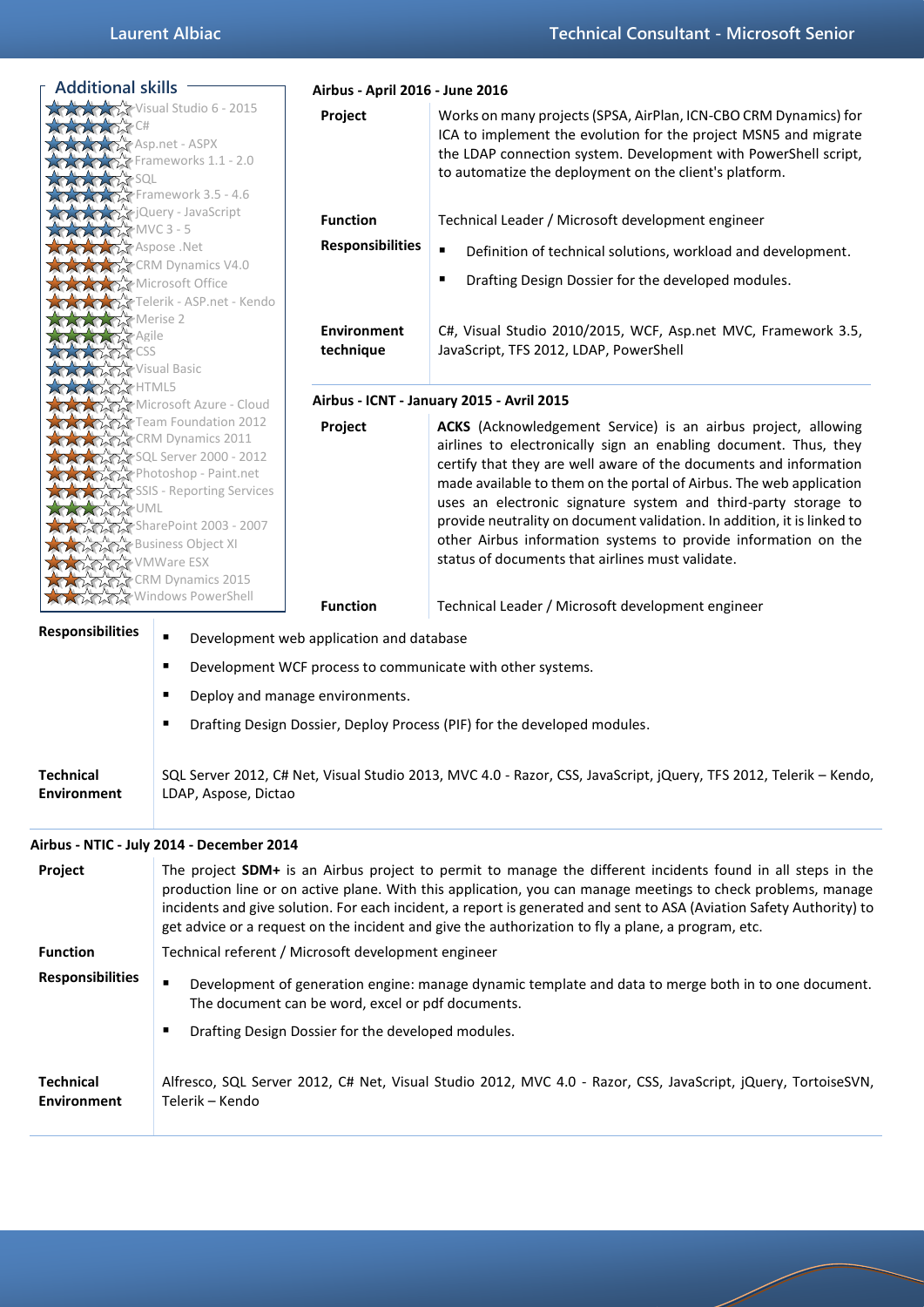4

**Airbus - Service Training - August 2013 - June 2014**

| Project                                | The project MyTeam is the first cloud project for Airbus and permit to manage the training planning for the aircrew<br>and ground crew of the different customers. This application will be deployed in the actual training centers and in<br>the future centers, quickly, simply and independently. It's possible to parameter any type of aeronautics training,<br>for both Airbus and other aerospace companies which would have the same needs (Airbus Helicopters, ATR,<br>Boeing, etc.). |
|----------------------------------------|------------------------------------------------------------------------------------------------------------------------------------------------------------------------------------------------------------------------------------------------------------------------------------------------------------------------------------------------------------------------------------------------------------------------------------------------------------------------------------------------|
| <b>Function</b>                        | Microsoft development engineer                                                                                                                                                                                                                                                                                                                                                                                                                                                                 |
| <b>Responsibilities</b>                | $\blacksquare$<br>Development planning module: Creating a generic module to display the training as Timeline, Calendar, or<br>grid.                                                                                                                                                                                                                                                                                                                                                            |
|                                        | Development of peripheral modules: commercial offer, request, document editor.<br>٠                                                                                                                                                                                                                                                                                                                                                                                                            |
|                                        | Drafting Design Dossier for the developed modules.<br>٠                                                                                                                                                                                                                                                                                                                                                                                                                                        |
| <b>Technical</b><br><b>Environment</b> | SQL Server 2012, C# Net, Visual Studio 2012, MVC 4.0 - Razor, CSS, JavaScript, jQuery, TFS 2012, Microsoft Cloud,<br>Telerik - Kendo                                                                                                                                                                                                                                                                                                                                                           |
| Astrium - July 2013                    |                                                                                                                                                                                                                                                                                                                                                                                                                                                                                                |
| Project                                | Implementation of a CRM 2011 for the management of events organized by the group throughout the year. This<br>takes into account the management of internal and external contacts to the company, event management and<br>finally the generation of invitations.                                                                                                                                                                                                                               |
| <b>Function</b>                        | Microsoft development engineer                                                                                                                                                                                                                                                                                                                                                                                                                                                                 |
| <b>Responsibilities</b>                | $\blacksquare$<br>Customize CRM to meet the customer's needs.                                                                                                                                                                                                                                                                                                                                                                                                                                  |
|                                        | Creation of plugins to manage contacts, events and invitations.<br>٠                                                                                                                                                                                                                                                                                                                                                                                                                           |
|                                        | Design of specific pages to achieve specific treatment.<br>٠                                                                                                                                                                                                                                                                                                                                                                                                                                   |
|                                        | Establishment of a system for managing contacts with Outlook independently for users.<br>٠                                                                                                                                                                                                                                                                                                                                                                                                     |
| <b>Technical</b><br><b>Environment</b> | SQL Server 2008, C # Net, Visual Studio 2010, Microsoft Dynamics CRM 2011, CSS, JavaScript, TFS 2012, SQL Server<br>2012, VMWare ESX.                                                                                                                                                                                                                                                                                                                                                          |
| Airbus - October 2010 - July 2013      |                                                                                                                                                                                                                                                                                                                                                                                                                                                                                                |
| <b>Project</b>                         | Implementation of a CRM V4.0 for Airbus customer service to manage tracking orders, the managing of the<br>customers and the specific requirement from Airbus. The CRM has been adapted to allow multiple services of<br>Airbus to use the same tool. The CRM is linked to other information systems from the company through Web<br>Services and batch.                                                                                                                                       |
|                                        | In addition, a web application based on the SharePoint engine was deployed to allow customers to access the<br>services offered and to place orders which will be transferred to the CRM. The client can also contact customer<br>service about quotes and information.                                                                                                                                                                                                                        |
| <b>Function</b>                        | Technical Leader / Microsoft development engineer                                                                                                                                                                                                                                                                                                                                                                                                                                              |
| <b>Responsibilities</b>                | Installation and management of infrastructure on overall project on VMWare ESX server virtualization.<br>٠                                                                                                                                                                                                                                                                                                                                                                                     |
|                                        | Definition and preparation of technical-functional aspects of client requests to change the CRM for the<br>٠<br>various services included in the overall project. Each service is a project in itself.<br>٠                                                                                                                                                                                                                                                                                    |
|                                        | Management of developers, offshore India.<br>The technical-functional topics I wrote the editorial on (2-3 people per project).<br>п                                                                                                                                                                                                                                                                                                                                                           |
| <b>Technical</b><br>Environment        | SQL Server 2008, C#.Net, Visual Studio 2010, Microsoft Dynamics CRM V4.0, Microsoft Reporting Services, CSS,<br>WSS 3.0, Workflow Foundation, Web Services, JavaScript, TFS 2012, SQL Server 2012, VMWare ESX                                                                                                                                                                                                                                                                                  |
| <b>Decilogic</b>                       |                                                                                                                                                                                                                                                                                                                                                                                                                                                                                                |